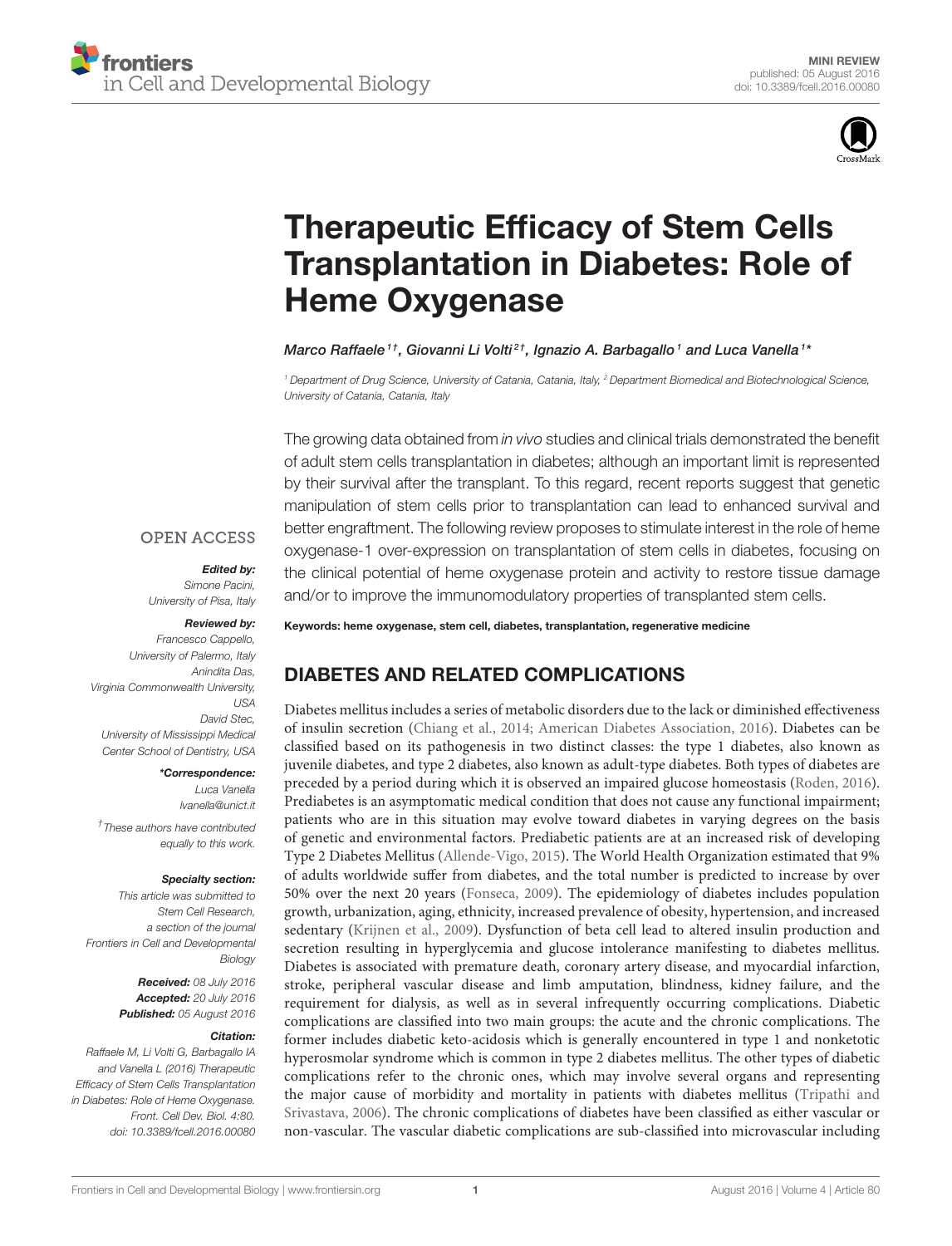damage to kidneys, eyes, and nerves. The latter leads to diabetic foot ulcer developing into gangrene and amputation. Diabetic ischemic ulcer is an intractable diabetic complication. Recently, transplantation of stem cells is considered as a possible new therapeutic strategy for the treatment of diabetic ulcers. Macrovascular complications are due to damage of the larger blood vessels through a process known as "atherosclerosis," leading to a narrowing of the vessel lumen and consequent reduction of blood supply in the serving district. Non-vascular complications include gastroporesis and diarrhea, uropathy, or sexual dysfunction, and skin manifestations, gum infection, and complications of eye like cataract and glaucoma (Tripathi and Srivastava, [2006;](#page-6-0) [Cade, 2008\)](#page-4-3). The treatment of diabetes mellitus includes diet [\(Li Volti et al., 2011;](#page-5-3) [Marrazzo et al.,](#page-5-4) [2014\)](#page-5-4), therapy with insulin and/or oral hypoglycemic agents and pancreas transplantation or pancreatic islets [\(Logdberg et al.,](#page-5-5) [2003\)](#page-5-5). However, because of the limited availability of donor organs, recent studies have focused on the possibility of using stem cells for the treatment of DM [\(Li and Ikehara, 2013\)](#page-5-6).

# HEALTH IMPACT OF ADULT STEM CELLS

Multipotent stem cells, which have gradually turned out to play a key role in regenerative medicine therapies, can be retrieved from adult tissue, and bone marrow (BM) represents an important source for these cells. The stem cells derived from BM, as well as umbilical cord blood or the placenta, are all indicated as adult stem cells. The BM mainly contains two types of stem cells: hematopoietic stem cells (HSCs) and mesenchymal stem cells (MSCs). MSCs have been described for the first time by Friedenstein et al. as very similar to fibroblast cells capable of differentiating into cells of the bone tissue [\(Friedenstein et al.,](#page-5-7) [1968;](#page-5-7) [Hematti, 2008\)](#page-5-8). The fate of a stem cell is determined by its niche, or local micro-environment. Stem cells actively contribute to their environment by secreting cytokines, growth factors and extracellular matrix molecules that act paracrinally and autocrinally. MSCs are considered a critical component of the bone marrow micro-environment, and directly contribute to the development of hematopoietic stem cells, readily distinguishable from MSCs by their cell surface markers. MSCs are considered multipotent stem cells that are capable of self-renewing and differentiating into different functional cell types. The ease of isolation, the high migratory capacity, the relatively high expansion rates, and the ability to avoid the allogeneic responses after transplantation [\(Sekiya et al., 2002;](#page-6-1) [Chen et al., 2004;](#page-4-4) [Fouillard et al., 2007\)](#page-5-9), make them attractive candidates in regenerative medicine [\(Pacini, 2014\)](#page-5-10). Recent findings show that MSCs participate in tissue repair processes through various mechanisms including the migration into the damaged tissue [\(Sordi et al., 2005\)](#page-6-2) and the release of paracrine factors such as cytokines and other trophic factors [\(Caplan and Dennis, 2006;](#page-4-5) [Salomone et al., 2013\)](#page-5-11).

To this regard, recent animal studies and clinical trials have shown that MSCs are effective in acute myocardial infarction and chronic heart failure and this effect is related to the release of paracrine signals involved in the differentiation of cardiomyocytes, smooth muscle cell, vascular endothelial cells, and stimulating endogenous repair [\(Boyle et al., 2010\)](#page-4-6). Improvements in myocardial function following stem cells transplantation have been attributed to stem cells differentiation into cardiomyocytes within host myocardium. However, it has been demonstrated that few exogenous stem cells actually engraft and differentiate into cardiomyocyte lineage. Several studies showed that BM-MSCs secrete cytoprotective molecules that reduce apoptosis and necrosis [\(Baraniak and McDevitt, 2010\)](#page-4-7). Furthermore, it has been demonstrated that resident cardiac progenitor cells are abundantly present within the myocardium in niches preferentially located in the atria and apex and in the ventricle and effectively preserve the integrity of the tissue. Cardiac progenitor cells appear to migrate and accumulate within ischemic and scarred myocardium in order to evoke cardiac regeneration. It has been shown that MSCs can secrete a number of chemotactic factors that may contribute to the activation and migration of cardiac progenitor cells toward areas of injury. Although, it is widely accepted that MSCs functionality is highly affected by sex, age, disease, and the pharmacological treatment of donors, controversies about influence of tissue origins are still debated. These differences may be related to the influence of a modified local environment (niche) present in a different site of the body.

The local microenvironment protects the stem cells and modify their biological behavior. In that regard, the identification and characterization of the stem cells niches has been particularly complex from the time that stem cells are poorly present, and in some cases are devoid of cellular markers that can allow their secure identification. Recently studies described that in the bone marrow, besides MSCs and HSCs, there are different progenitor cells including the endothelial progenitor cells (EPCs) and the mesodermal progenitor cells (MPCs). Pacini at al. isolated MPCs from culture of human bone marrow-derived cells and observed that MPCs differ from MSCs in terms of their morphology and in terms of their quiescent status [\(Pacini et al., 2010\)](#page-5-12). MPCs have been proven to be capable of generating CFU-F and of differentiating into mesodermal lineages (adipocytes, chondrocytes, and osteoblasts), in the presence of appropriate stimuli, [\(Pittenger et al., 1999\)](#page-5-13) and through the commitment into an intermediate cell population which is considered "early MSCs." Furthermore, MPCs may differentiate into endothelial cells when cultured in an appropriate VEGF-containing medium similar to those used in the differentiation of embryonic cells [\(Trombi et al., 2009\)](#page-6-3). Circulating EPCs are regarded as the cells expressing both stem cell markers and endothelial cell markers. EPCs circulate in the blood and appear to home preferentially to sites of vascular or tissue injury, contributing significantly to both reendothelialization and angiogenesis. Many evidences suggest that BM-derived EPCs have the potential to promote angiogenesis in the postnatal period, thus providing a good rationale for their use in clinical practice for the treatment of cardiovascular diseases. It has been reported that transplantation of EPCs derived from healthy human peripheral blood, significantly increased vascularization, and improved the survival rate after acute liver injury in mice [\(Taniguchi et al., 2006\)](#page-6-4). Thus, therapeutic approaches using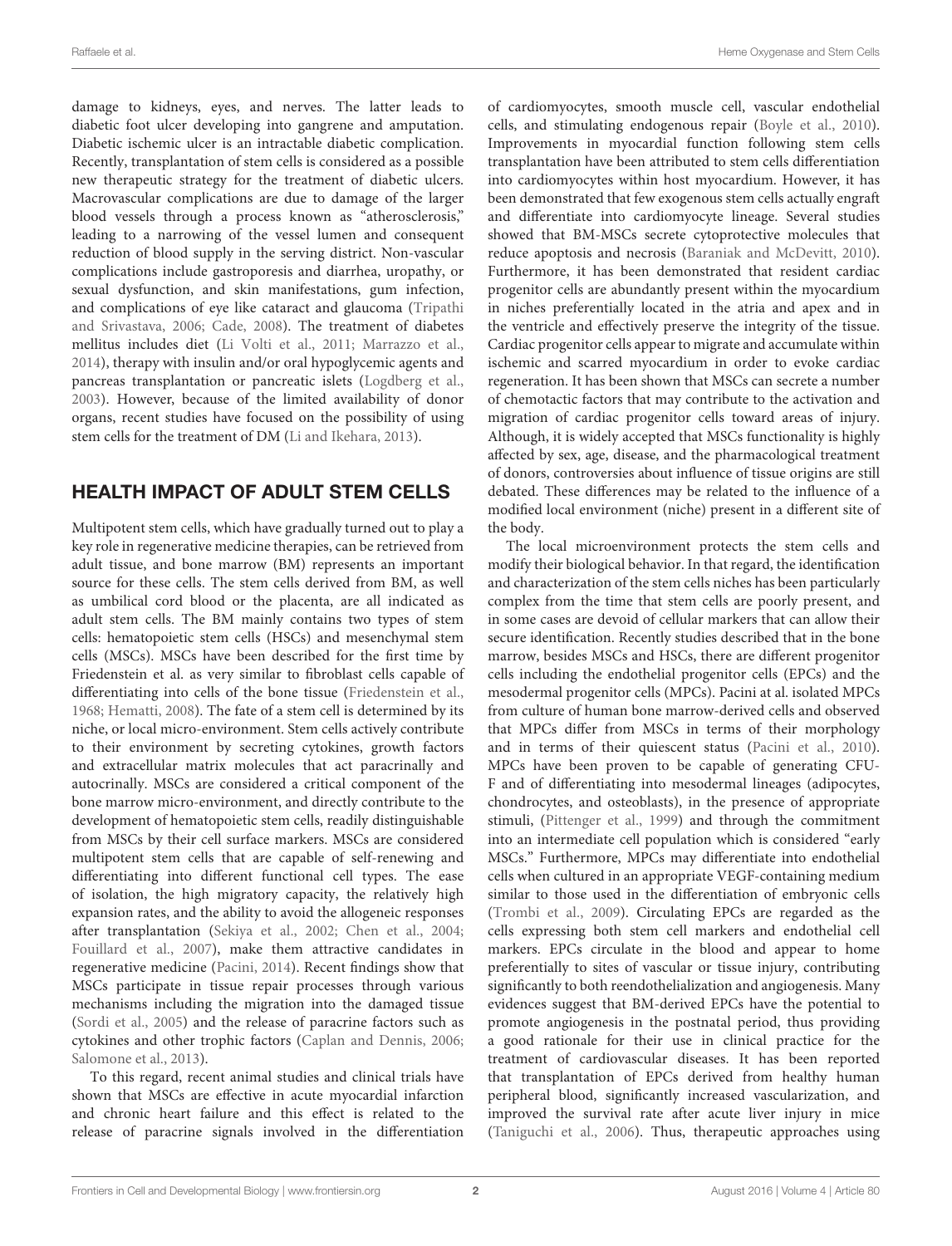culture-expanded adult stem cells, including progenitor stem cells, could successfully promote regeneration of damaged tissues in cardiovascular diseases.

In addition to these properties, that support the use of stem cells in regenerative medicine, it must be added the capability of this cell type to modulate the T cell response and/or to provide a microenvironment with immunosuppression capacity. The latter ability of MSCs has generated considerable interest in the scientific community since this specific feature could be exploited in the downregulation of the immune response that occurs in graft-vs.-host-disease and autoimmune diseases such as multiple sclerosis, type 1 diabetes and rheumatoid arthritis [\(Glenn and Whartenby, 2014\)](#page-5-14). During an immune response, MSCs are known to communicate with the inflammatory microenvironment. MSCs express a large number of surface molecules including members of the integrin family and adhesion molecules that promote cellular interactions via receptors binding on immune cells [\(Najar et al., 2016\)](#page-5-15).

The broad applicability of MSCs in a plethora of metabolic and degenerative disease models is subsequent partially to the ability of MSCs to modulate several cellular component of the innate and adaptive immune system. These features have attracted significant interest in the field of solid organ transplants and some studies have been done to evaluate the effect of the infusion of MSCs simultaneously to organ transplantation in patients treated with standard immunosuppression protocol. MSCs cotransplantation prolonged islet graft survival in all recipients when they also were treated with CTLA4Ig and anti-CD40L [\(Takahashi et al., 2014\)](#page-6-5). In NOD mice, the administration of a single infusion of MSCs was able to prevent the onset of type 1 diabetes and to retard its progression by inhibiting the accumulation of effector T-cells [\(Madec et al., 2009\)](#page-5-16). The immunosuppressive effects of MSCs are induced by the activation of several key enzymes, such as nitric oxide synthase, cyclo oxygenase-2, and Heme Oxygenase (HO)-1 [\(Hinden et al., 2015\)](#page-5-17). Interestingly, human MSCs express HO-1 levels, but HO-1 inhibition significantly reduces the suppressive effects of MSCs, highlighting the key role of HO-1 in the immunosuppression mediated by human MSCs [\(Chabannes et al., 2007\)](#page-4-8).

# BIOLOGICAL FUNCTIONS OF HEME **OXYGENASE**

HO exists in two forms, HO-1, the inducible form, and HO-2, the constitutive form. Both isoforms degrade heme into biliverdin with the concurrent release of carbon monoxide (CO) and iron [\(Abraham et al., 2016\)](#page-4-9). In mammals, biliverdin is then reduced by biliverdin reductase to bilirubin (Kapitulnik and Maines, [2009\)](#page-5-18). Iron, bilirubin, and CO, the three byproducts of the HO reaction, possess important biological functions. Both bilirubin and biliverdin have good antioxidant activity and may exert protective effects both in vivo and in vitro under various experimental conditions [\(Stocker et al., 1987;](#page-6-6) [Sacerdoti et al.,](#page-5-19) [2005\)](#page-5-19). CO may serve as a second messenger in the central nervous system [\(Verma et al., 1993\)](#page-6-7), it inhibits endothelial cell apoptosis through the activation of p38MAPK (Otterbein and Choi, [2000;](#page-5-20) [Sacerdoti et al., 2005\)](#page-5-19) and acts as a vasodilator through the stimulation of guanylate cyclase. HO-1 can be induced by many drugs and chemical agents, including statins, aspirin, prostaglandins, eicosanoids, and metals [\(Marrazzo et al.,](#page-5-21) [2011;](#page-5-21) [Tibullo et al., 2013;](#page-6-8) [Abraham et al., 2016\)](#page-4-9). Furthermore, several natural antioxidant compounds contained in foods and plants have been demonstrated to regulate HO-1 levels in various cellular models [\(Acquaviva et al., 2009;](#page-4-10) [Vanella et al., 2013,](#page-6-9) [2016\)](#page-6-10). HO-2 contributes to basal physiological functions while HO-1 represents the major cytoprotective moiety of the HO system, by scavenging ROS and preventing apoptosis [\(Novo et al., 2011;](#page-5-22) [Burgess et al., 2012;](#page-4-11) [Tibullo et al., 2013\)](#page-6-8). HO may represent a beneficial target to limit the pathogenesis of obesity, diabetes and their complications. It is noteworthy that, an excessive increase in visceral fat is associated with insulin resistance, diabetes and hypertension. Induction of HO-1 in diabetes has been reported to restore the functionality of several mitochondrial carriers, increase Akt phosphorylation and to improve renal function [\(Di Noia et al., 2006\)](#page-5-23). In addition, HO-1 upregulation leads to a decrease in ROS and LDL levels in many diabetes models. Targeting HO-1 or the products of heme degradation stems from the finding that over-expression of HO-1 increases insulin sensitivity, decreases body weight, and reduces proinflammatory adipokines including TNF-α, IL-6, and MCP-1 [\(Marino et al.,](#page-5-24) [2012\)](#page-5-24). A decrease in heme levels, consequent to HO-1 activation, limits heme availability for the maturation of gp91phox subunit and assembly of the functional NADPH oxidase which represents the major source of the superoxide anion [\(Taille et al., 2004\)](#page-6-11).

# THERAPEUTIC POTENTIAL OF HO ON STEM CELLS TRANSPLANTATION

MSCs could be exploited for the delivery of specific genes for therapeutic purposes. In this regard, some studies suggest that genetic modification of MSCs prior to transplantation can lead to increased survival, improved engraftment and improved cardiac outcome in models of myocardial infarction [\(Gnecchi et al., 2006;](#page-5-25) [Wang et al., 2016\)](#page-6-12). Cai at al. demonstrated that pretreatment of human cardiac stem cells with cobalt protoporphyrin (CoPP), an HO-1 inducer, enhanced cells survival, and resulted in great improvement in left ventricular remodeling and in indices of cardiac function after infarction [\(Cai et al., 2015\)](#page-4-12). In addition to that, previous studies suggested that CoPP increases the survival of cardiomyocytes and restores contractility to adult cardiomyocytes grafts implanted in vivo as well as protects the heart from ischemic damage in both normal and diabetes rats [\(Cao et al., 2012\)](#page-4-13). The use of stem cells as a potential approach to treat diabetes may also offer the possibility to selectively deliver the expression of HO-1 in a cell and organ specific manner without the need of a viral vector or specific promoters. In fact, HO-1 induction may be easily achieved by pharmacological means prior stem cell transplantation in the patients by several agents. In particular, various chemical compounds have been used both in vivo and in vitro to induce HO-1 such as  $SnCl<sub>2</sub>$  or CoPP. However, there could be some limitations on the possible use of these compounds into a clinical setting because of the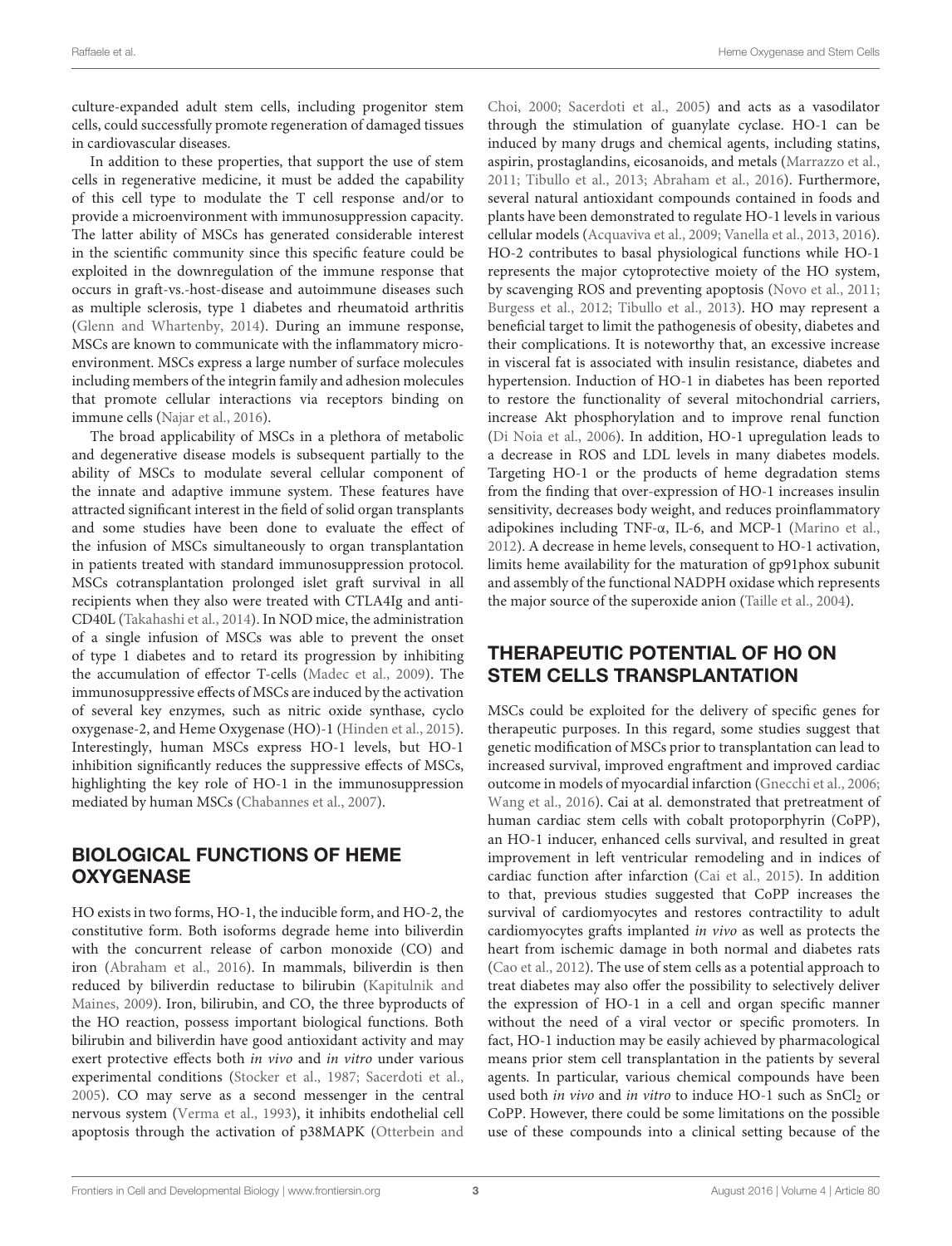metal toxicity. Noteworthy, previous reports showed that natural polyphenols may be used as good inducers of HO-1 because of their ability of activating the Nrf2/Keap1 pathway and may represent a good and safe strategy to induce HO-1 prior to stem cell transplant [\(Scapagnini et al., 2002;](#page-6-13) [Marrazzo et al., 2011;](#page-5-21) [Barbagallo et al., 2013\)](#page-4-14).

Despite the widespread use of hypoglycemic agents, morbidity and mortality caused by type 1 diabetes mellitus represent a significant burden for society, both in terms of human suffering and cost [\(Logdberg et al., 2003\)](#page-5-5). Transplantation of pancreatic islets is an important approach to the treatment of diabetes type 1, but after the transplant procedure, cells frequently undergo apoptosis causing a dysfunction of the islets. It has been demonstrated, in vivo, that treatment of the mouse donor with carbon monoxide, a reaction product of HO-1, suppresses the proinflammatory response, characterized by an increase of TNF-α, IL-1β, and MCP-1, in the islets after transplantation [\(Wang et al., 2005\)](#page-6-14). Ikehara's group described the use of stem cells for the treatment of both type 1 and type 2 diabetes [\(Ikehara, 2003\)](#page-5-26) by a reduction in the development of hyperglycemia and hyperinsulinemia in diabetic mice (Than et al., [1992;](#page-6-15) [Abraham et al., 2008\)](#page-4-15). Chronic hyperglycemia leads to a reduction of the expression of HO-1 and the total enzyme activity, resulting in increased levels of superoxide anion, and cell death [\(Abraham et al., 2003\)](#page-4-16). Oxidative stress has been shown to play a key role in the pathogenesis of insulin resistance in type 2 diabetes and of cardiovascular complications (Wellen and Hotamisligil, [2005;](#page-6-16) [Ruotsalainen et al., 2008\)](#page-5-27). Previous report demonstrated that the transplantation of bone marrow mesenchymal stem cells (BMMSCs) via intra bone marrow-bone marrow transplantation (IBM-BMT) in conjunction with the induction of HO-1 ameliorate type 2 diabetes mellitus (Li and Ikehara, [2013\)](#page-5-6).

Previous studies showed that transplantation of bone marrow stem cells, including MSCs, but not limited to  $CD34<sup>+</sup>$  stem cells, into type 2 diabetic mice restored insulin sensitivity and improved glucose tolerance [\(Abraham et al., 2008\)](#page-4-15). Pretreatment with a HO-1 inducer followed by the IBM-BMT offers great improvement in diabetes, glucose tolerance, and oxidative stress. The mechanism by which HO-1 improves the effectiveness of IBM-BMT is due to a decrease in superoxide levels, which causes impairment in MSCs function and release of crucial cytokines. Hyperglycemia-induced reactive oxygen species accumulation has been postulated to be a central mediator of diabetes mellitus–induced EPCs dysfunction [\(Sambuceti et al., 2009\)](#page-6-17). Several studies demonstrated that EPCs represent an important contributor to neovascularization, through the secretion of paracrine angiogenic factors [\(Urbich et al., 2005\)](#page-6-18). Reduced number and function of EPCs are causally associated with diabetes mellitus–induced impairment in vasculogenesis (Tepper et al., [2002;](#page-6-19) [Sorrentino et al., 2007\)](#page-6-20). A diminished HO-1/AMPK signaling cascade in EPCs may account in part for impaired reendothelialization in diabetes mellitus [\(Li et al., 2012\)](#page-5-28). EPCs isolated from diabetic mice and transplanted into injured arteries of recipient diabetic mice, didn't show a significant efficacy, whereas the attachment capacity of EPCs isolated from

<span id="page-3-0"></span>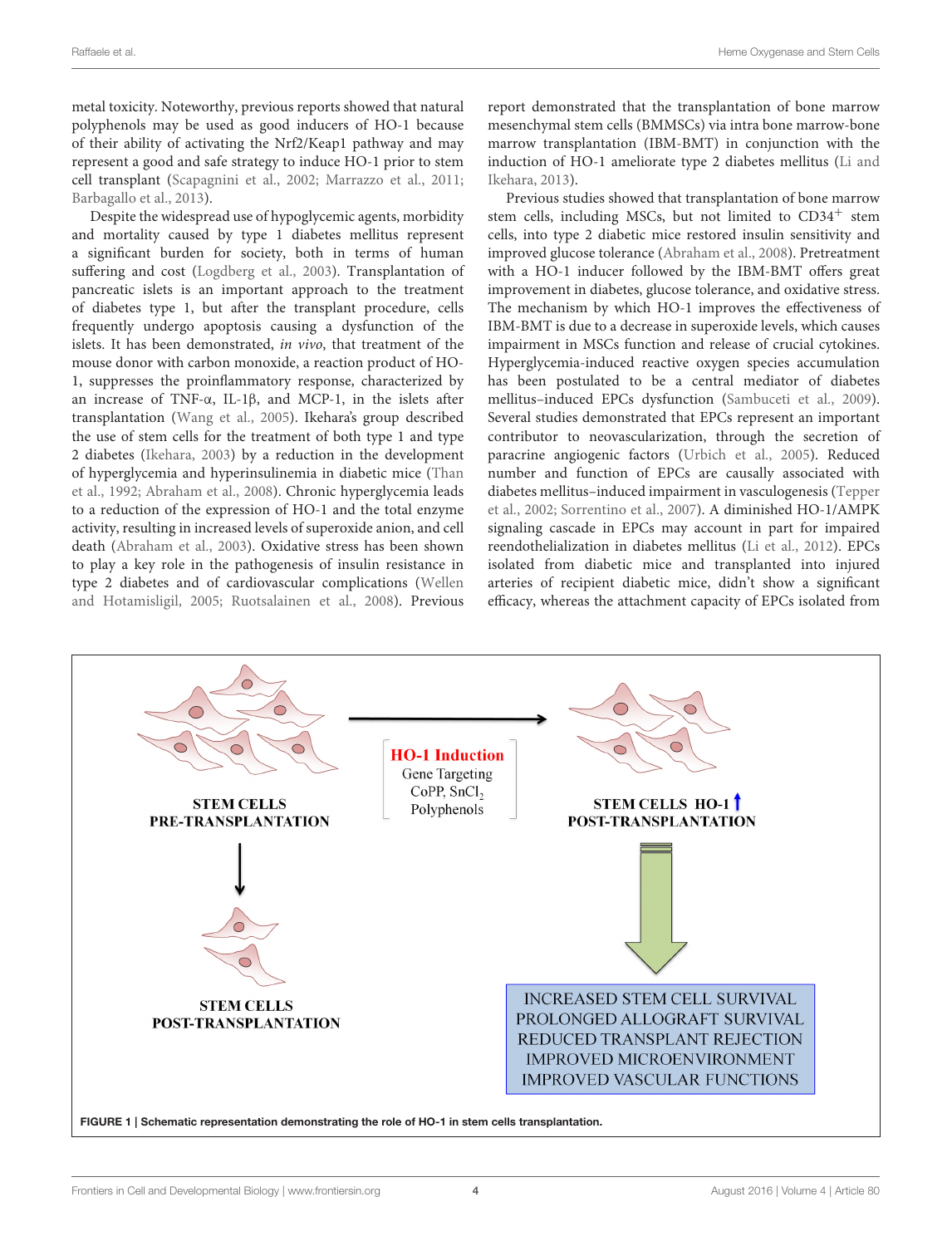diabetic transgenic mice, over expressing AMPK-HO-1 levels, was comparable to that of EPCs from healthy mice [\(Li et al.,](#page-5-28) [2012\)](#page-5-28). Treatment of transgenic diabetic mice with a specific HO-1 inhibitor (ZnPPIX) abolished the HO-1 mediated effects, providing a direct evidence that HO-1 upregulation restores the function of damaged EPCs [\(Li et al., 2012\)](#page-5-28). Experiments in vitro revealed that HO-1 is necessary for proper activity of BM-derived stem cells (BMDCs). Indeed, HO-1-deficient BMDCs are less viable when exposed to oxidants and display a weaker proliferation and migration capacity (Grochot-Przeczek et al., [2014\)](#page-5-29). Similar effects were observed in murine mature or progenitor endothelial cells [\(Jozkowicz et al., 2003;](#page-5-30) Deshane et al., [2007\)](#page-4-17) and in human endothelium with less active variants of Hmox1 promoter [\(Taha et al., 2010\)](#page-6-21). In particular, it has been also demonstrated a weaker angiogenic potency of HO-1 −/− BMDCs in capillary sprouting assay, confirming the results obtained earlier in human endothelial cells treated with HO-1 inhibitors or in murine endothelial cells isolated from HO-1 +/+ or HO-1 −/− mice [\(Grochot-Przeczek et al., 2014\)](#page-5-29). People with diabetes may be at increased risk of developing acute renal failure. Furthermore, numerous studies highlighted diabetes as a major risk factor for the development of acute renal injury (AKI) in hospitalized patients [\(Johnson et al., 2015\)](#page-5-31). Several studies have shown that the BMSCs transplantation may play a beneficial role following renal ischemic injury, possibly by the paracrine/autocrine mechanisms, or by trans-differentiation into the local cell types [\(Morigi et al., 2004;](#page-5-32) [Qian et al.,](#page-5-33)

## **REFERENCES**

- <span id="page-4-9"></span>Abraham, N. G., Junge, J. M., and Drummond, G. S. (2016). Translational significance of heme oxygenase in obesity and metabolic syndrome. Trends Pharmacol. Sci. 37, 17–36. doi: 10.1016/j.tips.2015.09.003
- <span id="page-4-16"></span>Abraham, N. G., Kushida, T., McClung, J., Weiss, M., Quan, S., Lafaro, R., et al. (2003). Heme oxygenase-1 attenuates glucose-mediated cell growth arrest and apoptosis in human microvessel endothelial cells. Circ. Res. 93, 507–514. doi: 10.1161/01.RES.0000091828.36599.34
- <span id="page-4-15"></span>Abraham, N. G., Li, M., Vanella, L., Peterson, S. J., Ikehara, S., and Asprinio, D. (2008). Bone marrow stem cell transplant into intra-bone cavity prevents type 2 diabetes: role of heme oxygenase-adiponectin. J. Autoimmun. 30, 128–135. doi: 10.1016/j.jaut.2007.12.005
- <span id="page-4-10"></span>Acquaviva, R., Lanteri, R., Li Destri, G., Caltabiano, R., Vanella, L., Lanzafame, S., et al. (2009). Beneficial effects of rutin and L-arginine coadministration in a rat model of liver ischemia-reperfusion injury. Am. J. Physiol. Gastrointest. Liver Physiol. 296, G664–G670. doi: 10.1152/ajpgi.90609.2008
- <span id="page-4-2"></span>Allende-Vigo, M. Z. (2015). Diabetes mellitus prevention. Am. J. Ther. 22, 68–72. doi: 10.1097/MJT.0b013e3182211bae
- <span id="page-4-1"></span>American Diabetes Association (2016). 2 Classification and diagnosis of diabetes. Diabetes Care 39(Suppl. 1), S13–S22. doi: 10.2337/dc16-S005
- <span id="page-4-7"></span>Baraniak, P. R., and McDevitt, T. C. (2010). Stem cell paracrine actions and tissue regeneration. Regen. Med. 5, 121–143. doi: 10.2217/rme.09.74
- <span id="page-4-14"></span>Barbagallo, I., Galvano, F., Frigiola, A., Cappello, F., Riccioni, G., Murabito, P., et al. (2013). Potential therapeutic effects of natural heme oxygenase-1 inducers in cardiovascular diseases. Antioxid. Redox Signal. 18, 507–521. doi: 10.1089/ars.2011.4360
- <span id="page-4-6"></span>Boyle, A. J., McNiece, I. K., and Hare, J. M. (2010). Mesenchymal stem cell therapy for cardiac repair. Methods Mol. Biol. 660, 65–84. doi: 10.1007/978-1-60761- 705-1\_5
- <span id="page-4-11"></span>Burgess, A. P., Vanella, L., Bellner, L., Gotlinger, K., Falck, J. R., Abraham, N. G., et al. (2012). Heme oxygenase (HO-1) rescue of adipocyte dysfunction in

[2008;](#page-5-33) [Li et al., 2010\)](#page-5-34). However, after transplantation into the dysfunctional kidney, BMSCs face a pro-oxidant environment characterized by hypoxia, oxidative stress, and inflammation [\(Mias et al., 2008\)](#page-5-35) that can lead to reduced cell survival and consequently to a decreased therapeutic effect. The oxidative stress leads to stress-induced premature senescence, cell death, and apoptosis of the transplanted BMSCs. Recently, it was reported that over-expression of HO-1, by gene transfection, in BMSCs, was able to improve HO-1-BMSCs survival in the I/R-AKI micro-environment and decrease the levels of MCP-1, TNF-a, and IL-1, leading to a greater improvement of renal function compared to BMSCs treatment alone [\(Liu et al., 2015\)](#page-5-36). Recently, stem cell transplantation has been considered as a new therapeutic strategy for diabetic foot ulcers. Hou's group demonstrated that the over-expression of HO-1 in BMSCs promoted angiogenesis and wound healing in diabetic ischemic ulcers [\(Hou et al., 2013\)](#page-5-37). In conclusion, these recent studies demonstrate that induction of HO-1 plays a key role in stem cell survival during transplantation of adult stem cells (**[Figure 1](#page-3-0)**). Thus, HO-1 represents a new target for designing new compounds with clinical application in the treatment of diabetes.

## AUTHOR CONTRIBUTIONS

MR, GL, IB, LV contributed writing the manuscript, MR searched the scientific literature.

HO-2 deficient mice via recruitment of epoxyeicosatrienoic acids (EETs) and adiponectin. Cell. Physiol. Biochem. 29, 99–110. doi: 10.1159/000337591

- <span id="page-4-3"></span>Cade, W. T. (2008). Diabetes-related microvascular and macrovascular diseases in the physical therapy setting. Phys. Ther. 88, 1322–1335. doi: 10.2522/ptj.20080008
- <span id="page-4-12"></span>Cai, C., Guo, Y., Teng, L., Nong, Y., Tan, M., Book, M. J., et al. (2015). Preconditioning human cardiac stem cells with an HO-1 inducer exerts beneficial effects after cell transplantation in the infarcted murine heart. Stem Cells 33, 3596–3607. doi: 10.1002/stem.2198
- <span id="page-4-13"></span>Cao, J., Vecoli, C., Neglia, D., Tavazzi, B., Lazzarino, G., Novelli, M., et al. (2012). Cobalt-protoporphyrin improves heart function by blunting oxidative stress and restoring no synthase equilibrium in an animal model of experimental diabetes. Front. Physiol. 3:160. doi: 10.3389/fphys.2012. 00160
- <span id="page-4-5"></span>Caplan, A. I., and Dennis, J. E. (2006). Mesenchymal stem cells as trophic mediators. J. Cell. Biochem. 98, 1076–1084. doi: 10.1002/jcb.20886
- <span id="page-4-8"></span>Chabannes, D., Hill, M., Merieau, E., Rossignol, J., Brion, R., Soulillou, J. P., et al. (2007). A role for heme oxygenase-1 in the immunosuppressive effect of adult rat and human mesenchymal stem cells. Blood 110, 3691–3694. doi: 10.1182/blood-2007-02-075481
- <span id="page-4-4"></span>Chen, S. L., Fang, W. W., Ye, F., Liu, Y. H., Qian, J., Shan, S. J., et al. (2004). Effect on left ventricular function of intracoronary transplantation of autologous bone marrow mesenchymal stem cell in patients with acute myocardial infarction. Am. J. Cardiol. 94, 92–95. doi: 10.1016/j.amjcard.2004.03.034
- <span id="page-4-0"></span>Chiang, J. L., Kirkman, M. S., Laffel, L. M., and Peters, A. L. (2014). Type 1 Diabetes Sourcebook A: type 1 diabetes through the life span: a position statement of the American Diabetes Association. Diabetes Care 37, 2034–2054. doi: 10.2337/dc14-1140
- <span id="page-4-17"></span>Deshane, J., Chen, S., Caballero, S., Grochot-Przeczek, A., Was, H., Li Calzi, S., et al. (2007). Stromal cell-derived factor 1 promotes angiogenesis via a heme oxygenase 1-dependent mechanism. J. Exp. Med. 204, 605–618. doi: 10.1084/jem.20061609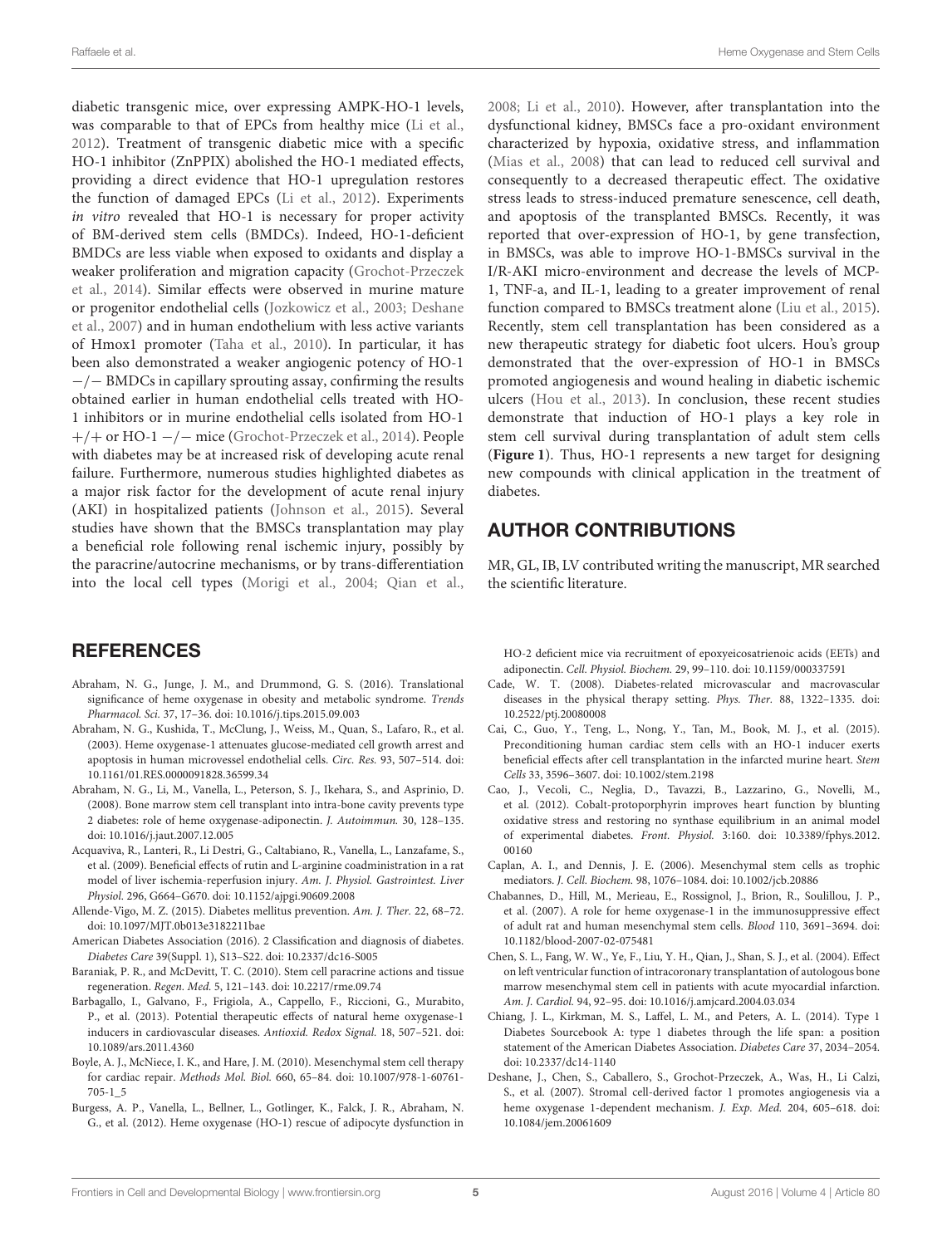- <span id="page-5-23"></span>Di Noia, M. A., Van Driesche, S., Palmieri, F., Yang, L. M., Quan, S., Goodman, A. I., et al. (2006). Heme oxygenase-1 enhances renal mitochondrial transport carriers and cytochrome C oxidase activity in experimental diabetes. J. Biol. Chem. 281, 15687–15693. doi: 10.1074/jbc.M510595200
- <span id="page-5-1"></span>Fonseca, V. A. (2009). Defining and characterizing the progression of type 2 diabetes. Diabetes Care 32(Suppl. 2), S151–S156. doi: 10.2337/dc09-S301
- <span id="page-5-9"></span>Fouillard, L., Chapel, A., Bories, D., Bouchet, S., Costa, J. M., Rouard, H., et al. (2007). Infusion of allogeneic-related HLA mismatched mesenchymal stem cells for the treatment of incomplete engraftment following autologous haematopoietic stem cell transplantation. Leukemia 21, 568–570. doi: 10.1038/sj.leu.2404550
- <span id="page-5-7"></span>Friedenstein, A. J., Petrakova, K. V., Kurolesova, A. I., and Frolova, G. P. (1968). Heterotopic of bone marrow. analysis of precursor cells for osteogenic and hematopoietic tissues. Transplantation 6, 230–247. doi: 10.1097/00007890- 196803000-00009
- <span id="page-5-14"></span>Glenn, J. D., and Whartenby, K. A. (2014). Mesenchymal stem cells: emerging mechanisms of immunomodulation and therapy. World J. Stem Cells 6, 526–539. doi: 10.4252/wjsc.v6.i5.526
- <span id="page-5-25"></span>Gnecchi, M., He, H., Noiseux, N., Liang, O. D., Zhang, L., Morello, F., et al. (2006). Evidence supporting paracrine hypothesis for Akt-modified mesenchymal stem cell-mediated cardiac protection and functional improvement. FASEB J. 20, 661–669. doi: 10.1096/fj.05-5211com
- <span id="page-5-29"></span>Grochot-Przeczek, A., Kotlinowski, J., Kozakowska, M., Starowicz, K., Jagodzinska, J., Stachurska, A., et al. (2014). Heme oxygenase-1 is required for angiogenic function of bone marrow-derived progenitor cells: role in therapeutic revascularization. Antioxid. Redox Signal. 20, 1677–1692. doi: 10.1089/ars.2013.5426
- <span id="page-5-8"></span>Hematti, P. (2008). Role of mesenchymal stromal cells in solid organ transplantation. Transplant. Rev. 22, 262–273. doi: 10.1016/j.trre.2008.05.002
- <span id="page-5-17"></span>Hinden, L., Shainer, R., Almogi-Hazan, O., and Or, R. (2015). Ex vivo induced regulatory human/murine mesenchymal stem cells as immune modulators. Stem Cells 33, 2256–2267. doi: 10.1002/stem.2026
- <span id="page-5-37"></span>Hou, C., Shen, L., Huang, Q., Mi, J., Wu, Y., Yang, M., et al. (2013). The effect of heme oxygenase-1 complexed with collagen on MSC performance in the treatment of diabetic ischemic ulcer. Biomaterials 34, 112–120. doi: 10.1016/j.biomaterials.2012.09.022
- <span id="page-5-26"></span>Ikehara, S. (2003). A novel strategy for allogeneic stem cell transplantation: perfusion method plus intra-bone marrow injection of stem cells. Exp. Hematol. 31, 1142–1146. doi: 10.1016/j.exphem.2003.08.020
- <span id="page-5-31"></span>Johnson, F., Phillips, D., Talabani, B., Wonnacott, A., Meran, S., and Phillips, A. O. (2015). The impact of acute kidney injury in diabetes mellitus. Nephrology 21, 506–511. doi: 10.1111/nep.12649
- <span id="page-5-30"></span>Jozkowicz, A., Huk, I., Nigisch, A., Weigel, G., Dietrich, W., Motterlini, R., et al. (2003). Heme oxygenase and angiogenic activity of endothelial cells: stimulation by carbon monoxide and inhibition by tin protoporphyrin-IX. Antioxid. Redox Signal. 5, 155–162. doi: 10.1089/152308603764816514
- <span id="page-5-18"></span>Kapitulnik, J., and Maines, M. D. (2009). Pleiotropic functions of biliverdin reductase cellular signaling and generation of cytoprotective and cytotoxic bilirubin. Trends Pharmacol. Sci. 30, 129–137. doi: 10.1016/j.tips.2008.12.003
- <span id="page-5-2"></span>Krijnen, P. A., Simsek, S., and Niessen, H. W. (2009). Apoptosis in diabetes. Apoptosis 14, 1387–1388. doi: 10.1007/s10495-009-0419-6
- <span id="page-5-28"></span>Li, F. Y., Lam, K. S., Tse, H. F., Chen, C., Wang, Y., Vanhoutte, P. M., et al. (2012). Endothelium-selective activation of AMP-activated protein kinase prevents diabetes mellitus-induced impairment in vascular function and reendothelialization via induction of heme oxygenase-1 in mice. Circulation 126, 1267–1277. doi: 10.1161/CIRCULATIONAHA.112.108159
- <span id="page-5-34"></span>Li, K., Han, Q., Yan, X., Liao, L., and Zhao, R. C. (2010). Not a process of simple vicariousness, the differentiation of human adipose-derived mesenchymal stem cells to renal tubular epithelial cells plays an important role in acute kidney injury repairing. Stem Cells Dev. 19, 1267–1275. doi: 10.1089/scd.2009.0196
- <span id="page-5-6"></span>Li, M., and Ikehara, S. (2013). Bone marrow stem cell as a potential treatment for diabetes. J. Diabetes Res. 2013:329596. doi: 10.1155/2013/ 329596
- <span id="page-5-36"></span>Liu, N., Wang, H., Han, G., Tian, J., Hu, W., and Zhang, J. (2015). Alleviation of apoptosis of bone marrow-derived mesenchymal stem cells in the acute injured kidney by heme oxygenase-1 gene modification. Int. J. Biochem. Cell Biol. 69, 85–94. doi: 10.1016/j.biocel.2015.10.007
- <span id="page-5-3"></span>Li Volti, G., Salomone, S., Sorrenti, V., Mangiameli, A., Urso, V., Siarkos, I., et al. (2011). Effect of silibinin on endothelial dysfunction and ADMA levels in obese diabetic mice. Cardiovasc. Diabetol. 10:62. doi: 10.1186/1475-2840-10-62
- <span id="page-5-5"></span>Logdberg, L., Sgan, S. L., Larsen, C. P., and Hillyer, C. D. (2003). Islet transplantation, stem cells, and transfusion medicine. Transfus. Med. Rev. 17, 95–109. doi: 10.1053/tmrv.2003.50006
- <span id="page-5-16"></span>Madec, A. M., Mallone, R., Afonso, G., Abou Mrad, E., Mesnier, A., Eljaafari, A., et al. (2009). Mesenchymal stem cells protect NOD mice from diabetes by inducing regulatory T cells. Diabetologia 52, 1391–1399. doi: 10.1007/s00125- 009-1374-z
- <span id="page-5-24"></span>Marino, J. S., Peterson, S. J., Li, M., Vanella, L., Sodhi, K., Hill, J. W., et al. (2012). ApoA-1 mimetic restores adiponectin expression and insulin sensitivity independent of changes in body weight in female obese mice. Nutr. Diabetes 2, e33. doi: 10.1038/nutd.2012.4
- <span id="page-5-4"></span>Marrazzo, G., Barbagallo, I., Galvano, F., Malaguarnera, M., Gazzolo, D., Frigiola, A., et al. (2014). Role of dietary and endogenous antioxidants in diabetes. Crit. Rev. Food Sci. Nutr. 54, 1599–1616. doi: 10.1080/10408398.2011.644874
- <span id="page-5-21"></span>Marrazzo, G., Bosco, P., La Delia, F., Scapagnini, G., Di Giacomo, C., Malaguarnera, M., et al. (2011). Neuroprotective effect of silibinin in diabetic mice. Neurosci. Lett. 504, 252–256. doi: 10.1016/j.neulet.2011.09.041
- <span id="page-5-35"></span>Mias, C., Trouche, E., Seguelas, M. H., Calcagno, F., Dignat-George, F., Sabatier, F., et al. (2008). Ex vivo pretreatment with melatonin improves survival, proangiogenic/mitogenic activity, and efficiency of mesenchymal stem cells injected into ischemic kidney. Stem Cells 26, 1749–1757. doi: 10.1634/stemcells.2007-1000
- <span id="page-5-32"></span>Morigi, M., Imberti, B., Zoja, C., Corna, D., Tomasoni, S., Abbate, M., et al. (2004). Mesenchymal stem cells are renotropic, helping to repair the kidney and improve function in acute renal failure. J. Am. Soc. Nephrol. 15, 1794–1804. doi: 10.1097/01.ASN.0000128974.07460.34
- <span id="page-5-15"></span>Najar, M., Raicevic, G., Fayyad-Kazan, H., Bron, D., Toungouz, M., and Lagneaux, L. (2016). Mesenchymal stromal cells and immunomodulation: a gathering of regulatory immune cells. Cytotherapy 18, 160–171. doi: 10.1016/j.jcyt.2015.10.011
- <span id="page-5-22"></span>Novo, G., Cappello, F., Rizzo, M., Fazio, G., Zambuto, S., Tortorici, E., et al. (2011). Hsp60 and heme oxygenase-1 (Hsp32) in acute myocardial infarction. Transl. Res. 157, 285–292. doi: 10.1016/j.trsl.2011.01.003
- <span id="page-5-20"></span>Otterbein, L. E., and Choi, A. M. (2000). Heme oxygenase: colors of defense against cellular stress. Am. J. Physiol. Lung Cell. Mol. Physiol. 279, L1029–L1037. Available online at:<ajplung.physiology.org/>
- <span id="page-5-10"></span>Pacini, S. (2014). Deterministic and stochastic approaches in the clinical application of mesenchymal stromal cells (MSCs). Front. Cell Dev. Biol. 2:50. doi: 10.3389/fcell.2014.00050
- <span id="page-5-12"></span>Pacini, S., Carnicelli, V., Trombi, L., Montali, M., Fazzi, R., Lazzarini, E., et al. (2010). Constitutive expression of pluripotency-associated genes in mesodermal progenitor cells (MPCs). PLoS ONE 5:e9861. doi: 10.1371/journal.pone.0009861
- <span id="page-5-13"></span>Pittenger, M. F., Mackay, A. M., Beck, S. C., Jaiswal, R. K., Douglas, R., Mosca, J. D., et al. (1999). Multilineage potential of adult human mesenchymal stem cells. Science 284, 143–147. doi: 10.1126/science.284.5411.143
- <span id="page-5-33"></span>Qian, H., Yang, H., Xu, W., Yan, Y., Chen, Q., Zhu, W., et al. (2008). Bone marrow mesenchymal stem cells ameliorate rat acute renal failure by differentiation into renal tubular epithelial-like cells. Int. J. Mol. Med. 22, 325–332. doi: 10.3892/ijmm\_00000026
- <span id="page-5-0"></span>Roden, M. (2016). Diabetes mellitus: definition, classification and diagnosis. Wien. Klin. Wochenschr. 128(Suppl. 2), 37–40. doi: 10.1007/s00508-015-0931-3
- <span id="page-5-27"></span>Ruotsalainen, E., Vauhkonen, I., Salmenniemi, U., Pihlajamaki, J., Punnonen, K., Kainulainen, S., et al. (2008). Markers of endothelial dysfunction and lowgrade inflammation are associated in the offspring of type 2 diabetic subjects. Atherosclerosis 197, 271–277. doi: 10.1016/j.atherosclerosis.2007.04.021
- <span id="page-5-19"></span>Sacerdoti, D., Colombrita, C., Ghattas, M. H., Ismaeil, E. F., Scapagnini, G., Bolognesi, M., et al. (2005). Heme oxygenase-1 transduction in endothelial cells causes downregulation of monocyte chemoattractant protein-1 and of genes involved in inflammation and growth. Cell. Mol. Biol. 51, 363–370.
- <span id="page-5-11"></span>Salomone, F., Barbagallo, I., Puzzo, L., Piazza, C., and Li Volti, G. (2013). Efficacy of adipose tissue-mesenchymal stem cell transplantation in rats with acetaminophen liver injury. Stem Cell Res. 11, 1037-1044. doi: 10.1016/j.scr.2013.07.003